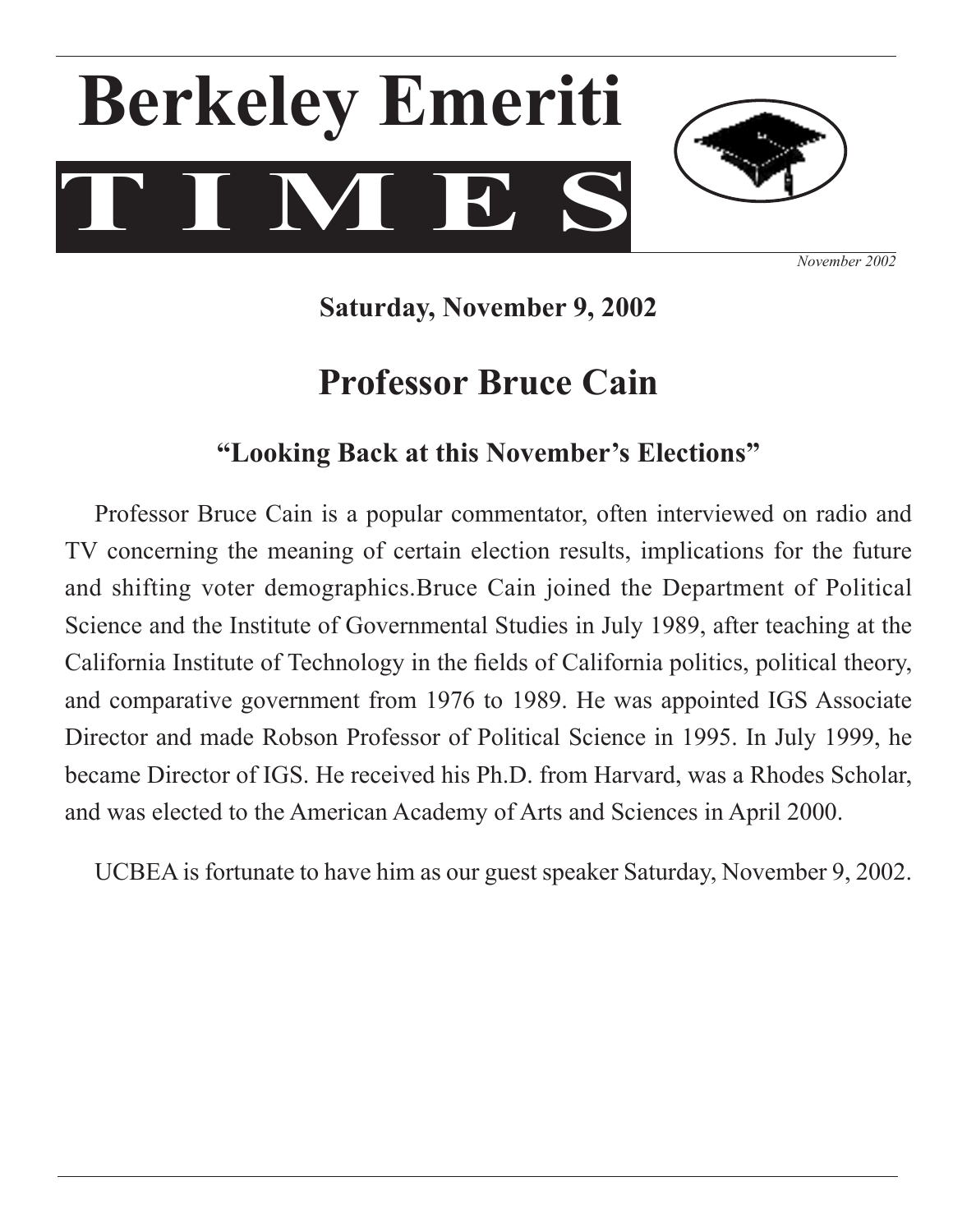#### **UCB EMERITI ASSOCIATION EXECUTIVE COMMITTEE**

#### **2002-2003**

**President** Louise Taylor

**Vice President** Paul Mishkin

**Secretary-Treasurer**  Joseph Garbarino

**Stewards** Betty Carpenter Sue Cork Mary Dee Vermeulen Todd Smith

**Members at Large** Claude Babcock George Barlow George Leitmann Austin Ranney Marie-Anne Seabury Larry Waldron Sheridan Warrick

**Mailing Address** UC Berkeley Emeriti Association 2 Boalt Hall, # 7200 Berkeley, CA 94720-7200

**Director, UCB Retirement Center** Shelley Glazer 510-643-3212 sdg@uclink.berkeley.edu

**Administrative Specialist** André S. Porter asporter@uclink.berkeley.edu

| Office    | <b>UCB Retirement Center</b><br>2 Boalt Hall, #7200<br>Berkeley, CA 94720-7200 |
|-----------|--------------------------------------------------------------------------------|
| Hours     | Monday-Friday<br>8:30 am - 4:30 pm<br>Closed Noon-1pm                          |
| Telephone | 510-642-5461                                                                   |
| Fax       | 510-643-1460                                                                   |
| Web site  | http://thecenter.berkeley.edu                                                  |
| Email     | ucbrc@uclink.berkeley.edu                                                      |
|           |                                                                                |



#### **Volume 12, Number 1**

Published two weeks before each meeting of the UC Berkeley Emeriti Association: To provide closer networking for members with meeting announcements, meeting reviews, executive committee actions, pertinent campus news, and to reach out to members who cannot attend the meetings. Editor: Claude Babcock Phone: (510) 848-3368

#### **REVIEW OF KEITH GILLESS' TALK**

 On Saturday, September 14, 2002, Professor Keith J. Gilless addressed the UCBEA luncheon on "Forest Fire Management: From Simulation Models to Better Protected Homes."

 The California Department of Finance has concern for the large and unpredictable expense of fire protection and has supported Professor Gilless's research in gathering data on what drives these costs.

Following a fire a few years ago at Santa Barbara which destroyed over 100 homes, Gilless's group obtained data with clearindications. Houses with tile roofs had a survival rate of 70%, whereas houses with shake roofs had only a 20% survival rate. It was also found that clearing vegetation 40 feet from structures prevented their loss. Both of these observations are in accord with intuitive

expectations. However, where trees rather than chaparral are the fuel, the picture is much less clear. In studying the Oakland fire of 1991 the benefits of fire resistant roofs and clearing vegetation were not apparent. It was finally concluded that in forest vegetation the status of the tree canopy is the key factor. Where the canopy is closed, not open, the crown fire dominates all other factors. Only where trees are sparse is clearing them away from houses beneficial. In closed canopy fires, houses themselves become a major fuel source. I find these conclusions very sobering, particularly when I observe the intimate proximity of houses and eucalyptus forests in the East Bay and Marin county.

There is shared individual and public responsibility and the emphasis should be on preventive activities prior to fire incidents. However, in addition to complacency, special interests may trump community interests. After the big fire of 1923, the city of Berkeley banned shake roofs, but the forest industry had the ban rescinded within six months.

The Bush administration's proposals for revising forest management practices, ostensibly to reduce fire hazard, expose deep divisions of opinion between the timber industry and environmental groups. The latter fear that the proposals are only a pretext for increased logging. Professor Gilless advises taking a skeptical attitude toward expressions of certainty in any case, because data are lacking to make a definitive judgment.

#### EDITOR'S NOTE

If you have an article or even a short item that might interest our group, contact me at 510-848-3368. Material (preferably typed) also may be mailed to: UCBEA, 2 Boalt Hall #7200, Berkeley, CA 94720-7200, or sent by email to: ucbrc@uclink.berkeley.edu. Don't overlook suggestions for our "Satisfactory Services" column.

#### **BOOK EXCHANGE**

Reminder: bring books you're finished to the luncheon to leave at the book-exchange post (usually a table in the hall), and take home one or more that you might want to read.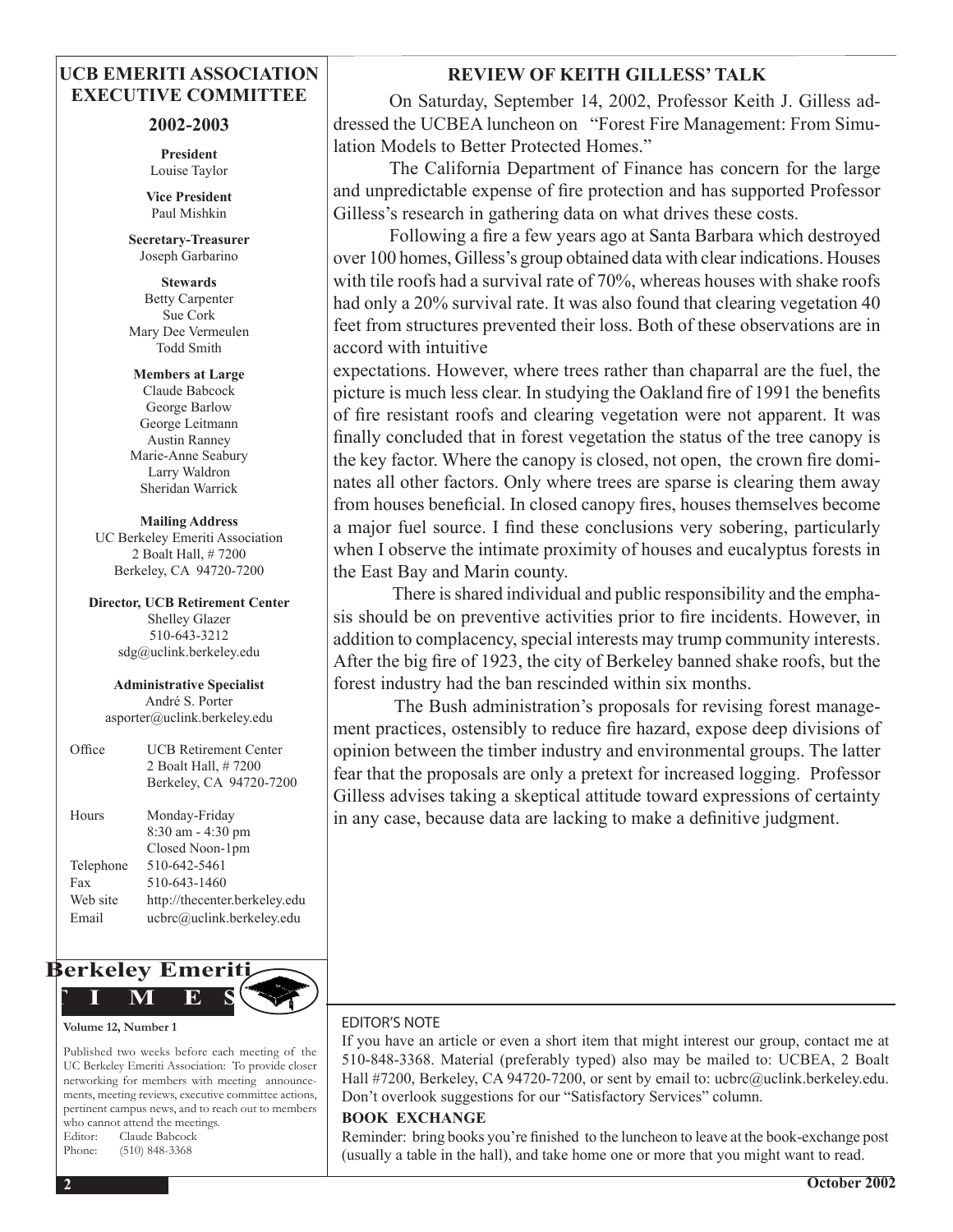# **MEDICAL PLAN CHANGES**

 Because there will be several major changes in the medical plans offered to UC annuitants and their families next year, the Health Care Facilitator Program and UCB Retirement Center are co-sponsoring **Open Enrollment Information Sessions** to help explain the 2003 medical plans. The sessions are Thursday, November 7 and Friday, November 15 from 9 to 11 am. To register call the Center.

 If you cannot attend the information sessions you can attend the **Annuitant Open Enrollment Faire,**  Wednesday, November 20 Regatta Room, Waterfront Plaza Hotel, Jack London Square, from 8 to 11 am. *All* 

#### **A NEW EVENT**

 At our September luncheon, UCBEA Board plans to hold a special event was announced for Wednesday October 9, 2002 at 4:00 p.m. at the Faculty Club, followed by an optional "Early Bird" dinner in the Kerr Dining Room. Costs would be kept to a minimum. Due to the high cost of an extra mailing, the Board regretfully must withdraw this invitation. Please watch the Newsletter for future special events planned for February 21 and April 11, 2003 from 4:00 - 5:30 p.m.

*Louise Taylor*

#### **GUEST LECTURERS WANTED**

 Arrowsmith Academy, a small independent high school next to the UC Berkeley campus, is seeking guest lecturers.

Virtually any topic is welcome; However the teacher is mostly interested in putting his students in contact with scholars of another generation. Topics of particular interest are:

#### Liberal Arts Seminar:

Dionysus, The Socratic Method, Euclid's Elements, Islamic Mathematics, The History of American Education, Language Peirce's Theory of Signs, Thermodynamics, The Ramayana, General Systems Theory, Walt Whitman's "Song of Myself"

### Sophomore Biology:

Ichthyology, Botany, Genetic Engineering, Twin Studies, Paleontology, California Ecology, Entomology, The Ohlone Indians.

Anyone interested might email Matthew Rahaim at

## **SATISFACTORY SERVICES**

#### **MEMBER RECOMMENDATIONS**

Phone numbers are area code 510 unless otherwise noted

## *Current Listings*

Please submit any new listings you might have to ucbrc@uclink.berkeley.edu, or you can phone the editor at 510/848-3368.

**Bruce De Benedictis** (763-4657) for piano tuning and repair for over 20 years, and his work has always been very good (Lorraine Hauser).

**Kevin Combs** (540-5139; kevcombs@yahoo.com) technical support specialist for computer software/hardware problems, Mac and PC (Phyllis Brooks Schafer).

**Anne Vigneri** (444-5665; annevigneri@webtv.net). Excellent painter of house interiors and one who will take on relatively small jobs. She provides a written estimate, shows up promptly, gets work done in the estimated time, and leaves rooms as neat or neater than she found them (Sheldon Messinger).

**Tim Warner**, Clerestory (415-740-6452 or 510-525-1762) web site design, maintenance and custom illustration (Jane Bendix).

**Johnny Murberg** (532-9800) is recommended as a superior (Norwegian) gardener and garden designer- -at "Dreamscapes"; he is hard-working, reliable, and imaginative (Leonard Johnson).

**Sullivan Counter Tops** (652-2337) is recommended without hesitation for a high quality, no fuss, and on-time completion (Valerie and Dick Herr).

**Draperies by Susan** (652-7027) various window treatments; (Mappie Seabury).

**David Love** (415-661-3666), piano tuning, rebuilding, repairs, etc. (Mappie Seabury).

**Accurate Appliance** (925-676-5060) appliance repair; (Alan Foss).

**CJS Systems** (849-3730) Mac repair; (Alan Foss).

**Herta Weinstein** (845-8724) yoga classes; highly recommended; (Juanita Neiland).

**Christopher at Handiworks** (391-4705) Provides general(Joe Garbarino).

**Naomi Friedman** (525-1031) an excellent lady plumber (David and Gilda Feller).

*Note:* Between newsletters you can view updates to this list at the following web site: